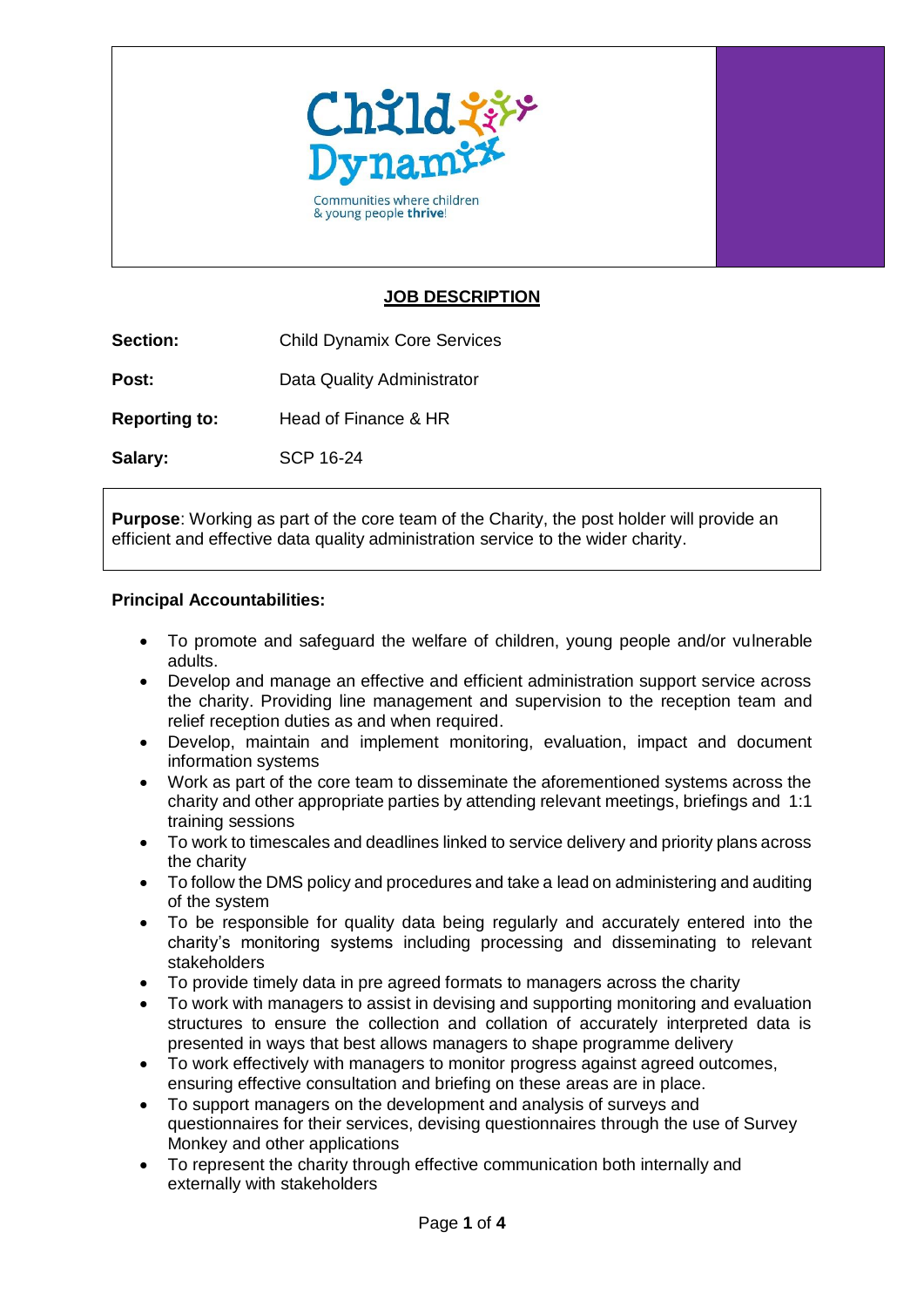- To provide support with updating and promoting services through social media
- To provide managers with support in their general advertising/ publicity materials linked to the corporate image, branding and DMS, this may include liaising with external agencies to secure design and printing work.
- To provide support in the planning and delivery of events

## **GENERAL:**

- The above principal accountabilities are not exhaustive and may vary without changing the character of the job or level of responsibility
- The above duties may involve having access to information of a confidential nature, which may be covered by the Data Protection Act. Confidentiality must be maintained at all times
- The post holder must be flexible to ensure the operational needs of Child Dynamix are met. This includes the undertaking of duties of a similar nature and responsibility as and when required, including evenings, weekends and holiday periods, throughout the various workplaces around the city
- To promote Child Dynamix Equal Opportunity Employment Policy
- The Health and Safety at Work etc. Act (1974) and other associated legislation places responsibilities for Health and Safety on all employees. Therefore, it is the post holder's responsibility to take reasonable care for the Health, Safety and Welfare of him/herself and other employees in accordance with legislation and Child Dynamix Safety Policy and Programme.
- Where the post holder is disabled, every effort will be made to supply all the necessary employment aids, equipment or adaptations to enable him/her to perform the full duties of the job. If, however, a certain task proves to be unachievable then job redesign will be given full consideration

**Environmental commitment** – Child Dynamix is committed to establishing and maintaining high standards of environmental protection and undertakes to be a responsible steward/guardian/protector of the environment. All team members are jointly responsible for minimising any adverse impacts on the Child Dynamix operations on the environment and wherever feasible, must use resources to meet today's need in a manner which does not adversely affect the environment or compromise the ability to meet the needs of future generations.

**Health & Safety** - responsible for ensuring the safety of clients, staff and self in accordance with the Health & Safety Policy and Procedures of the charity and current legislation

**Customer Care -** responsible for fielding customer issues and ensuring that they are dealt with in accordance with the customer care systems and policies

**Equal Opportunities** - responsible for ensuring that all customers, clients and staff are treated in accordance with the policies and procedures of the charity.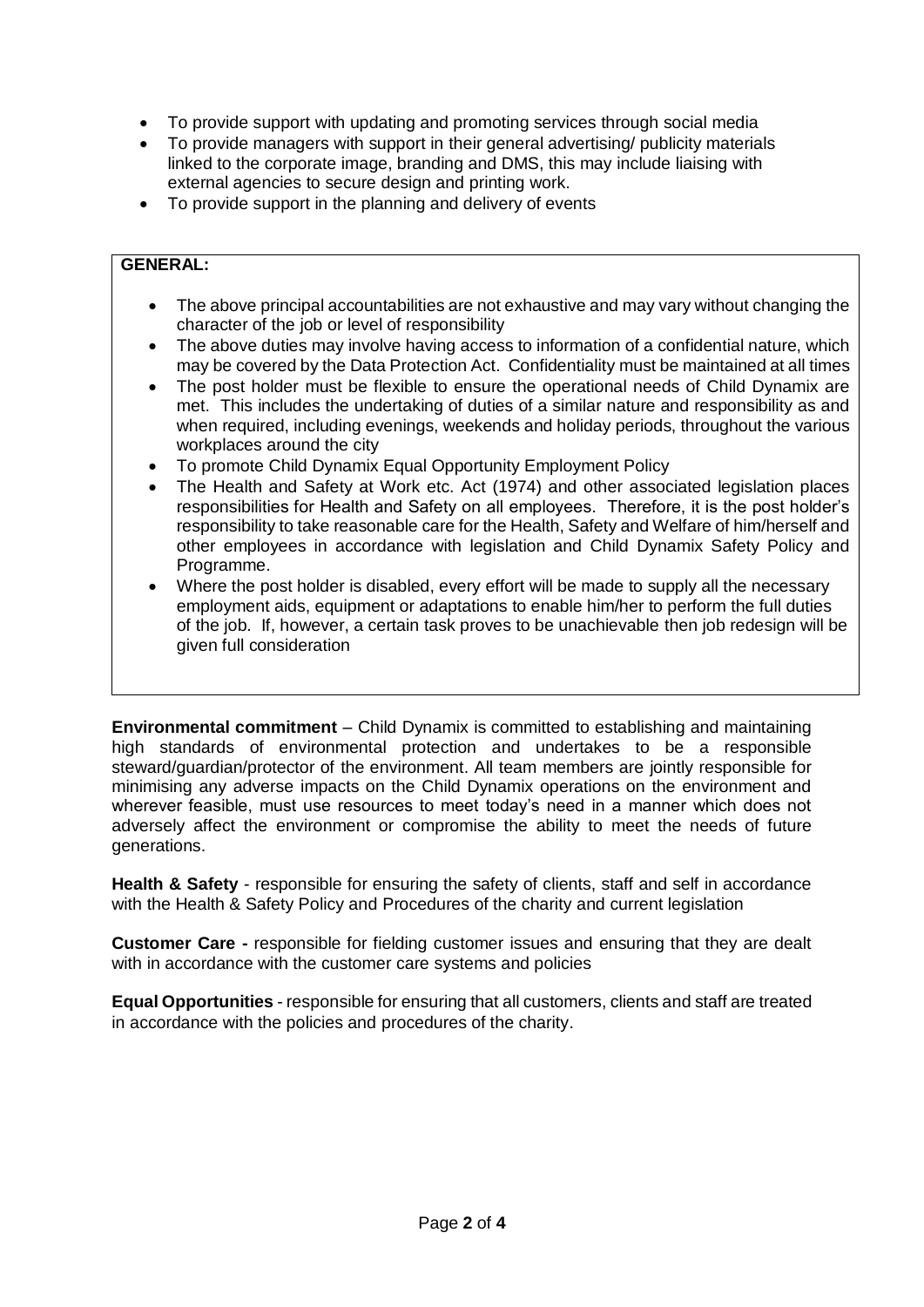| <b>PERSON SPECIFICATION</b>                                                                                                     |                                                                        |                                                                                                        |                                                                                                                             |                                                                  |  |  |  |
|---------------------------------------------------------------------------------------------------------------------------------|------------------------------------------------------------------------|--------------------------------------------------------------------------------------------------------|-----------------------------------------------------------------------------------------------------------------------------|------------------------------------------------------------------|--|--|--|
| <b>Core Services</b><br><b>SECTION:</b><br><b>SALARY: SCP 16 - 24</b><br><b>JOB TITLE:</b><br><b>Data Quality Administrator</b> |                                                                        |                                                                                                        |                                                                                                                             |                                                                  |  |  |  |
|                                                                                                                                 | Lower                                                                  | <b>Median</b>                                                                                          | <b>Upper</b>                                                                                                                | <b>How Identified</b>                                            |  |  |  |
| <b>Relevant</b><br><b>Experience</b>                                                                                            | Minimum of 2 years' work<br>experience of working in a<br>similar role | Minimum of 3 years' work<br>experience of working in a similar<br>role                                 | Minimum of 5 years' work<br>experience of working in a similar<br>role                                                      | Application form, References,<br>Interview                       |  |  |  |
|                                                                                                                                 | Minimum 1 years supervisory<br>experience                              | Minimum 2 years supervisory<br>experience                                                              | Minimum 2 years supervisory<br>experience                                                                                   |                                                                  |  |  |  |
|                                                                                                                                 | Good IT skills and experience of<br>using Microsoft Office             | Experience of managing events                                                                          | Experience of managing events                                                                                               |                                                                  |  |  |  |
|                                                                                                                                 | Applications including Word,<br>Excel, PowerPoint                      | Excellent IT skills and experience<br>of using Microsoft Office<br>Applications including Word, Excel, | Experience of promoting,<br>marketing and planning events<br>and campaigns                                                  |                                                                  |  |  |  |
|                                                                                                                                 | Good data analytical skills                                            | PowerPoint<br>Excellent data analytical skills                                                         | <b>Excellent IT skills and experience</b><br>of using Microsoft Office<br>Applications including Word, Excel,<br>PowerPoint |                                                                  |  |  |  |
|                                                                                                                                 |                                                                        |                                                                                                        | Excellent data analytical skills                                                                                            |                                                                  |  |  |  |
| <b>Qualifications</b>                                                                                                           | <b>Business Administration Level</b><br>3 or equivalent                | Relevant Certificate/Diploma of<br><b>Higher Education in relevant</b><br>study                        | <b>Relevant Degree in Business</b><br>Studies or relevant field                                                             | Application and at Interview<br>with a request for certificates. |  |  |  |
|                                                                                                                                 | Commitment to continuous<br>professional development                   | Certificate in Business Studies or<br>relevant field                                                   | Commitment to continuous<br>professional development                                                                        |                                                                  |  |  |  |
|                                                                                                                                 | Safeguarding<br><b>GDPR</b><br>Fire Warden                             | Commitment to continuous<br>professional development<br>Safeguarding                                   | Safeguarding<br><b>GDPR</b><br>Fire Warden                                                                                  |                                                                  |  |  |  |
|                                                                                                                                 |                                                                        | <b>GDPR</b><br>Fire Warden                                                                             |                                                                                                                             |                                                                  |  |  |  |